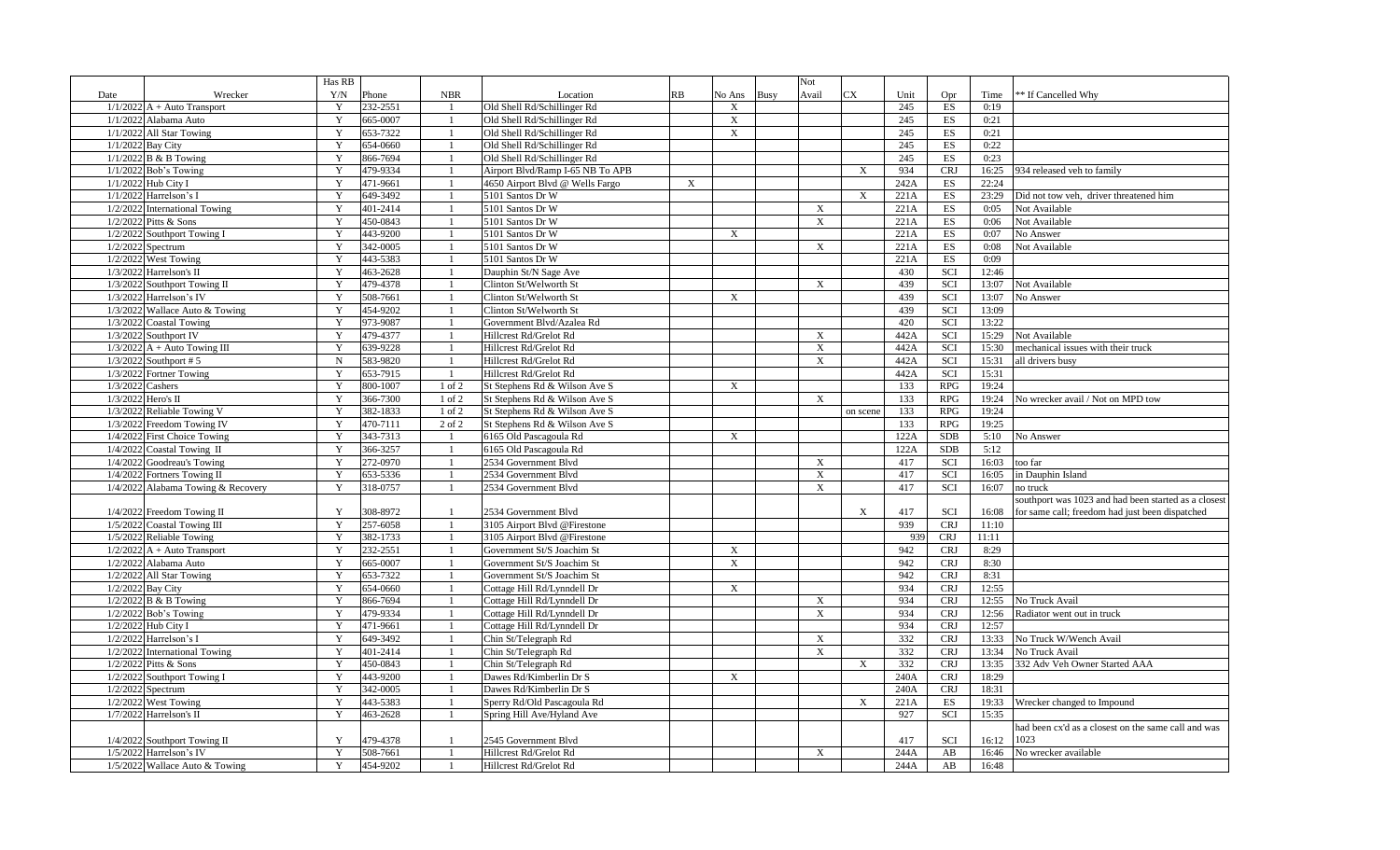| 1/6/2022 Coastal Towing             | 973-9087<br>Y           |                | Hillcrest Rd/Omni Park Dr                   |                           |              |                           | 241  |      | <b>CRJ</b>               | 18:39 |                                        |
|-------------------------------------|-------------------------|----------------|---------------------------------------------|---------------------------|--------------|---------------------------|------|------|--------------------------|-------|----------------------------------------|
| 1/6/2022 Southport IV               | Y<br>479-4377           |                | Dauphin St/N Ann St                         |                           |              |                           | 230  |      | ES                       | 21:27 |                                        |
| $1/7/2022$ A + Auto Towing III      | Y<br>639-9228           |                | 1300 Stevens Ln                             | $\boldsymbol{\mathrm{X}}$ | X            |                           | 966  |      | ES                       | 1:24  | No Answer                              |
| 1/7/2022 Southport #5               | 583-9820<br>$\mathbf N$ |                | 1300 Stevens Ln                             | $\mathbf X$               | $\mathbf X$  |                           | 966  |      | ES                       | 1:25  | No Answer                              |
| 1/7/2022 Fortner Towing             | Y<br>653-7915           |                | 1300 Stevens Ln                             | $\mathbf X$               | $\mathbf X$  |                           | 966  |      | $\mathop{\hbox{\rm ES}}$ | 1:26  | No Answer                              |
| 1/7/2022 Cashers                    | Y<br>800-1007           | $\overline{1}$ | 1300 Stevens Ln                             | $\mathbf X$               | $\mathbf{X}$ |                           | 966  |      | ES                       | 1:27  | No Answer                              |
| 1/7/2022 Hero's II                  | 366-7300<br>Y           |                | 1300 Stevens Ln                             | $\boldsymbol{\mathrm{X}}$ |              |                           | 966  |      | ES                       | 1:28  |                                        |
| 1/7/2022 Reliable Towing V          | Y<br>382-1833           |                | 3912 Cottage Hill Rd                        |                           |              |                           | 924  |      | SCI                      | 16:54 |                                        |
| 1/7/2022 Freedom Towing IV          | Y<br>470-7111           |                | Mayflower St/Airport Blvd                   |                           |              |                           | 445  |      | SCI                      | 16:55 |                                        |
| 1/7/2022 First Choice Towing        | 343-7313<br>Y           |                | Grelot Rd/Wilderness Rd                     |                           |              |                           | 145  |      | SCI                      | 17:45 |                                        |
| 1/8/2021 Coastal Towing II          | Y<br>366-3257           |                | Tingle Cir E/Satchel Paige Drive            |                           |              |                           | 111  |      | <b>SDB</b>               | 3:27  |                                        |
| 1/8/2022 Goodreau's Towing          | Y<br>272-0970           |                | Dr Martin Luther King Jr Ave/St Charles Ave |                           | X            |                           | 437  |      | <b>SCI</b>               | 17:02 | No Answer                              |
| 1/8/2022 Fortners Towing II         | 653-5336<br>Y           |                | Dr Martin Luther King Jr Ave/St Charles Ave | X                         |              |                           | 437  |      | SCI                      | 17:04 |                                        |
| 1/8/2022 Alabama Towing & Recovery  | Y<br>318-0757           |                | 755 Schillinger Rd S @ Home Depot           |                           |              |                           | 141A |      | RPG                      | 20:58 |                                        |
| $1/9/2022$ Freedom Towing II        | Y<br>308-8972           |                | 2336 Wolf Ridge Rd                          |                           |              |                           | 444  |      | SCI                      | 11:56 |                                        |
| 1/10/2022 Coastal Towing III        | 257-6058<br>Y           |                | CHR/Lynndell Drive                          | $\boldsymbol{\mathrm{X}}$ |              |                           | 142A |      | <b>SDB</b>               | 0:13  |                                        |
| $1/10/2022$ Reliable Towing         | Y<br>382-1733           |                | Airport Blvd & Snow Rd S                    |                           |              |                           |      | 341A | RPG                      | 6:55  |                                        |
| $1/10/2022$ A + Auto Transport      | Y<br>232-2551           |                | 4622 Spring Hill Ave                        | $\boldsymbol{\mathrm{X}}$ |              |                           | 345  |      | AB                       | 16:15 | No wrecker available                   |
| 1/10/2022 Alabama Auto              | 665-0007<br>Y           |                | 4622 Spring Hill Ave                        | $\boldsymbol{\mathrm{X}}$ |              |                           | 345  |      | AB                       | 16:16 |                                        |
| $1/10/2022$ All Star Towing         | 653-7322<br>Y           | -1             | 4175 Halls Mill Rd                          |                           |              |                           | 942  |      | <b>CRJ</b>               | 16:25 |                                        |
| 1/10/2022 Bay City                  | 654-0660<br>Y           |                |                                             | $\boldsymbol{\mathrm{X}}$ |              |                           | 224A |      | ES                       | 19:26 |                                        |
|                                     | Y                       |                | 2513 Leroy Stevens Rd                       |                           |              |                           |      |      |                          |       |                                        |
| $1/11/2022$ B & B Towing            | 866-7694                |                | Airport Blvd/Hillcrest Rd                   |                           |              | $\boldsymbol{\mathrm{X}}$ | 344  |      | AB                       | 11:50 | No wrecker available                   |
| 1/11/2022 Bob's Towing              | Y<br>479-9334           |                | Airport Blvd/Hillcrest Rd                   |                           |              |                           | 344  |      | AB                       | 11:51 |                                        |
| 1/11/2022 Hub City I                | Y<br>471-9661           |                | Nan Gray Davis Rd/Woodside Dr               |                           |              |                           | 221A |      | ADS                      | 21:14 |                                        |
| 1/12/2022 Harrelson's I             | Y<br>649-3492           |                | Middle Ring Rd/Zeigler Blvd                 |                           |              |                           | 444A |      | SCI                      | 11:20 |                                        |
| 1/12/2022 International Towing      | Y<br>401-2414           |                | 2340 Dawes Road                             |                           |              | $\boldsymbol{\mathrm{X}}$ | 141A |      | CT                       | 17:06 | No wrecker available                   |
| $1/12/2022$ Pitts & Sons            | 450-0843<br>Y           |                | 2340 Dawes Road                             |                           |              |                           | 141A |      | <b>CT</b>                | 17:06 |                                        |
| $1/14/2022$ Southport Towing I      | 443-9200<br>Y           |                | Cottage Hill Rd/Lloyds Ln                   | $\boldsymbol{\mathrm{X}}$ |              |                           | 323  |      | AB                       | 12:19 |                                        |
| $1/14/2022$ Spectrum                | 342-0005<br>Y           |                | Moffett Rd/Howells Ferry Rdd                |                           |              | $\boldsymbol{\mathrm{X}}$ | 342  |      | AB                       | 14:21 | No wrecker available                   |
| $1/14/2022$ West Towing             | 443-5383<br>Y           |                | Moffett Rd/Howells Ferry Rdd                |                           |              |                           | 342  |      | AB                       | 14:22 |                                        |
| $1/14/2022$ Harrelson's II          | Y<br>463-2628           |                | Highland Dr/Laws St                         |                           |              |                           | 338  |      | AB                       | 16:07 |                                        |
| 1/14/2022 Southport Towing II       | 479-4378<br>Y           |                | 9885 Airport Blvd                           |                           |              | $\boldsymbol{\mathrm{X}}$ | 342  |      | AB                       | 16:37 | No wrecker available                   |
| $1/14/2022$ Harrelson's IV          | Y<br>508-7661           |                | 9885 Airport Blvd                           |                           |              |                           | 342  |      | AB                       | 16:38 |                                        |
| 1/14/2022 Wallace Auto & Towing     | Y<br>454-9202           |                | Springhill Ave/Ogden Ave                    |                           |              | $\mathbf{X}$              | 425  |      | ADS                      | 19:22 |                                        |
| $1/14/2022$ Coastal Towing          | 973-9087<br>Y           |                | Springhill Ave/Ogden Ave                    |                           |              |                           | 425  |      | ADS                      | 19:22 |                                        |
| 1/14/2022 Southport IV              | Y<br>479-4377           |                | Schillinger Rd N/Silver Pine Rd             |                           |              | $\mathbf{X}$              | 242A |      | ADS                      | 19:35 |                                        |
| $1/14/2022$ A + Auto Towing III     | Y<br>639-9228           | -1             | Schillinger Rd N/Silver Pine Rd             |                           |              | $\boldsymbol{\mathrm{X}}$ | 242A |      | ADS                      | 19:35 |                                        |
| $1/14/2022$ Southport #5            | ${\bf N}$<br>583-9820   |                | Schillinger Rd N/Silver Pine Rd             |                           |              | $\mathbf X$               | 242A |      | ADS                      | 19:36 |                                        |
| $1/14/2022$ Fortner Towing          | Y<br>653-7915           |                | Schillinger Rd N/Silver Pine Rd             |                           |              |                           | 242A |      | ADS                      | 19:37 |                                        |
| $1/15/2022$ Cashers                 | Y<br>800-1007           |                | Schillinger Rd S/Cottage Hill Rd            |                           |              |                           | 939  |      | SCI                      | 12:22 |                                        |
| 1/15/2022 Hero's II                 | 366-7300<br>Y           |                | Schillinger Rd S/Cottage Hill Rd            |                           |              |                           | 939  |      | SCI                      | 12:23 | 939 cx'd; adv veh driveable - 1225 hrs |
| 1/15/2022 Reliable Towing V         | Y<br>382-1833           |                | 785 Schillinger Rd S @ AMC                  |                           |              |                           | 245A |      | ADS                      | 22:38 |                                        |
| $1/16/2022$ Freedom Towing IV       | Y<br>470-7111           |                | Ramp New Bay Bdg to I-165 SB                | $\mathbf X$               |              |                           | 230  |      | ADS                      | 3:40  |                                        |
| 1/17/2022 First Choice Towing       | 343-7313<br>Y           |                | 5204 Hwy 90                                 |                           |              |                           | 220A |      | ADS                      | 3:42  |                                        |
| $1/17/2022$ Coastal Towing II       | Y<br>366-3257           |                | Schillinger Rd N/Zeigler Blvd               |                           |              |                           | 245  |      | ADS                      | 5:01  |                                        |
| 1/17/2022 Goodreau's Towing         | Y<br>272-0970           |                | 961 W I-65 Service Rd N                     |                           |              |                           | 221  |      | <b>ADS</b>               | 5:53  |                                        |
| 1/18/2022 Fortners Towing II        | Y<br>653-5336           |                | 4233 Thigpen Dr. S                          |                           |              |                           | 425  |      | CT                       | 8:09  |                                        |
| 1/18/2022 Alabama Towing & Recovery | Y<br>318-0757           |                | Dauphin St/Westwood St                      |                           |              |                           | 433  |      | AB                       | 13:13 |                                        |
| 1/18/2022 Freedom Towing II         | Y<br>308-8972           | $1$ of $2$     | S University Blvd & Cottage Hill Rd         |                           |              |                           | 120  |      | <b>RPG</b>               | 19:42 |                                        |
| $1/18/2022$ Coastal Towing III      | Y<br>257-6058           | 2 of 2         | S University Blvd & Cottage Hill Rd         |                           |              |                           | 120  |      | <b>RPG</b>               | 19:44 |                                        |
| $1/18/2022$ Reliable Towing         | Y<br>382-1733           | 1 of 2         | Hunter Ave & S Carlen St                    |                           |              |                           |      | 139  | RPG                      | 20:25 |                                        |
| $1/18/2022$ A + Auto Transport      | 232-2551<br>Y           | 2 of 2         | Hunter Ave & S Carlen St                    |                           |              | $\boldsymbol{\mathrm{X}}$ | 139  |      | RPG                      | 20:28 | Wrecker out of the area                |
| 1/18/2022 Alabama Auto              | Y<br>665-0007           | 2 of 2         | Hunter Ave & S Carlen St                    |                           |              |                           | 139  |      | <b>RPG</b>               | 20:29 |                                        |
| 1/19/2022 All Star Towing           | 653-7322<br>Y           | -1             | 5437 Hwy 90                                 |                           |              |                           | 325A |      | SCI                      | 13:22 |                                        |
| 1/19/2022 Bay City                  | $\mathbf Y$<br>654-0660 |                | 4400 Old Shell Rd @Servis 1st Bank          |                           |              |                           | 939  |      | <b>CRJ</b>               | 14:16 |                                        |
|                                     |                         |                |                                             |                           |              |                           |      |      |                          |       |                                        |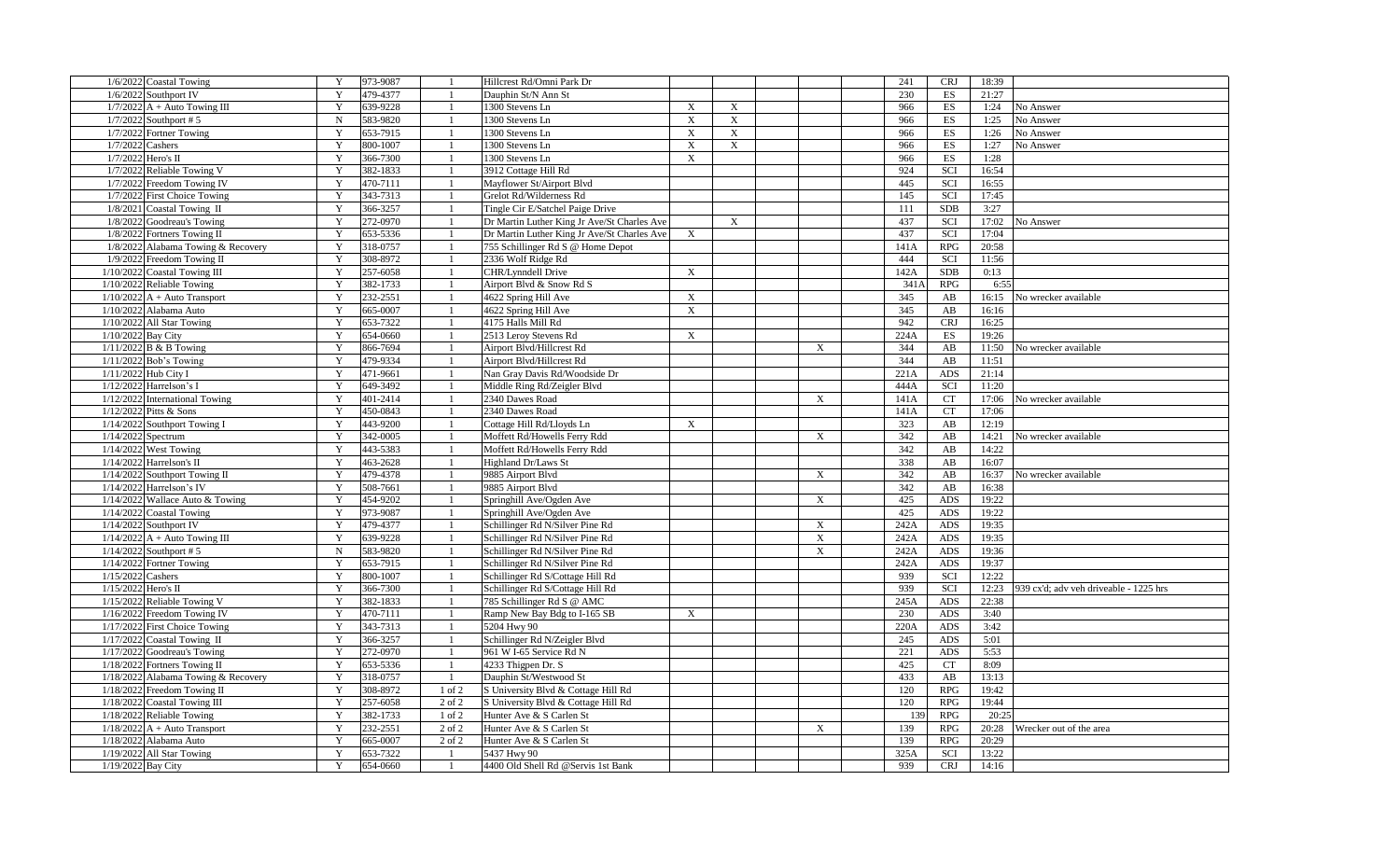| $1/19/2022$ B & B Towing            | Y         | 866-7694 |                | Forest Wood Dr/Zeigler Blvd         |             |              |                           | 344  | <b>CRJ</b>               | 14:21 |                        |
|-------------------------------------|-----------|----------|----------------|-------------------------------------|-------------|--------------|---------------------------|------|--------------------------|-------|------------------------|
| 1/19/2022 Bob's Towing              | Y         | 479-9334 |                | Grelot Rd/Schillinger Rd S          |             |              |                           | 939  | SCI                      | 16:21 |                        |
| 1/19/2022 Hub City I                | Y         | 471-9661 |                | 4696 Moffett Rd                     |             |              |                           | 210  | SCI                      | 18:56 |                        |
| 1/20/2022 Harrelson's I             | Y         | 649-3492 |                | Broad St S/Michigan Ave             |             |              | $\boldsymbol{\mathrm{X}}$ | 215  | ES                       | 0:12  | Not Available          |
| 1/20/2022 International Towing      | Y         | 401-2414 |                | Broad St S/Michigan Ave             |             |              | $\boldsymbol{\mathrm{X}}$ | 215  | ES                       | 0:13  | Not Available          |
| 1/20/2022 Pitts & Sons              | Y         | 450-0843 |                | Broad St S/Michigan Ave             |             |              |                           | 215  | ES                       | 0:14  |                        |
| 1/20/2022 Southport Towing I        | Y         | 443-9200 |                | Milner Way/Repoll Rd                |             |              |                           | 939  | <b>CRJ</b>               | 11:21 |                        |
| 1/20/2022 Spectrum                  | Y         | 342-0005 |                | Hamilton Blvd/Todd Acres Dr         | $\mathbf X$ |              |                           | 324A | <b>CRJ</b>               | 18:10 |                        |
| 1/20/2022 West Towing               | Y         | 443-5383 |                | Hamilton Blvd/Todd Acres Dr         | $\mathbf X$ |              |                           | 324A | <b>CRJ</b>               | 18:11 |                        |
| $1/20/2022$ Harrelson's II          | Y         | 463-2628 |                | Hamilton Blvd/Todd Acres Dr         | X           |              |                           | 324A | <b>CRJ</b>               | 18:12 |                        |
| 1/20/2022 Southport Towing II       | Y         | 479-4378 |                | Schillinger Rd S/Old Government St  |             |              |                           | 242A | <b>CRJ</b>               | 18:33 |                        |
| 1/20/2022 Harrelson's IV            | Y         | 508-7661 |                | 3968 Airport Blvd @Whole Foods      |             |              | $\mathbf X$               | 241A | <b>CRJ</b>               | 18:39 | Already on tow for MPD |
| 1/20/2022 Wallace Auto & Towing     | Y         | 454-9202 |                | 3968 Airport Blvd @Whole Foods      |             |              |                           | 241A | <b>CRJ</b>               | 18:41 |                        |
| 1/20/2022 Coastal Towing            | Y         | 973-9087 |                | 5461 Kooiman Rd                     |             |              |                           | 221A | ES                       | 23:32 |                        |
| 1/21/2022 Southport IV              | Y         | 479-4377 |                | Union Ave/Frederick St              | $\mathbf X$ | $\mathbf X$  |                           | 232  | ES                       | 4:01  | No Answer              |
| $1/21/2022$ A + Auto Towing III     | Y         | 639-9228 |                | <b>Union Ave/Frederick St</b>       | X           | $\mathbf X$  |                           | 232  | ES                       | 4:02  | No Answer              |
| $1/21/2022$ Southport #5            | ${\bf N}$ | 583-9820 |                | <b>Union Ave/Frederick St</b>       | $\mathbf X$ | $\mathbf X$  |                           | 232  | ES                       | 4:02  | No Answer              |
| 1/21/2022 Fortner Towing            | Y         | 653-7915 |                | Union Ave/Frederick St              | $\mathbf X$ | X            |                           | 232  | ES                       | 4:03  | No Answer              |
| 1/21/2022 Cashers                   | Y         | 800-1007 |                | Union Ave/Frederick St              | $\mathbf X$ | $\mathbf X$  |                           | 232  | ES                       | 4:04  | No Answer              |
| 1/21/2022 Hero's II                 | Y         | 366-7300 |                | Union Ave/Frederick St              | $\mathbf X$ |              |                           | 232  | ES                       | 4:05  |                        |
| 1/21/2022 Reliable Towing V         | Y         | 382-1833 |                | 1420 Cody Rd S @ Shell Station      |             |              |                           | 145A | AB                       | 9:09  |                        |
| 1/21/2022 Freedom Towing IV         | Y         | 470-7111 |                | Old Government St Rd/SCH Rd S       |             |              |                           | 443A | <b>SDB</b>               | 22:43 |                        |
| 1/22/2022 First Choice Towing       | Y         | 343-7313 |                | Main Ave/Rangeline Rd               |             |              |                           | 425  | <b>SDB</b>               | 0:44  | No Tks                 |
| 1/22/2022 Coastal Towing II         | Y         | 366-3257 |                | Main Ave/Rangeline Rd               | X           |              |                           | 425  | <b>SDB</b>               | 0:46  |                        |
| 1/22/2022 Goodreau's Towing         | Y         | 272-0970 |                | 8145 Old Pascagoula Rd              | $\mathbf X$ |              |                           | 422A | <b>SDB</b>               | 1:24  |                        |
| 1/22/2022 Fortners Towing II        | Y         | 653-5336 |                | 3294 Dog River Rd                   |             |              |                           | 420  | <b>SDB</b>               | 1:49  |                        |
| 1/23/2022 Alabama Towing & Recovery | Y         | 318-0757 |                | SHA/Carlen St                       |             | X            |                           | 437  | <b>SDB</b>               | 1:19  | No Answer              |
| 1/23/2022 Freedom Towing II         | Y         | 308-8972 |                | SHA/Carlen St                       |             |              |                           | 437  | <b>SDB</b>               | 1:20  |                        |
| 1/23/2022 Coastal Towing III        | Y         | 257-6058 |                | 251 Government St@The Admiral Hotel |             |              |                           | 5S4  | <b>SDB</b>               | 1:35  |                        |
| 1/23/2022 Reliable Towing           | Y         | 382-1733 | $\overline{1}$ | 251 Government St@The Admiral Hotel |             |              |                           | 5S4  | <b>SDB</b>               | 1:36  |                        |
| $1/23/2022$ A + Auto Transport      | Y         | 232-2551 | 1 of 2         | Dauphin St & N Hamilton St          |             | X            |                           | 5S4  | RPG                      | 2:24  |                        |
| 1/23/2022 Alabama Auto              | Y         | 665-0007 | 1 of 2         | Dauphin St & N Hamilton St          |             |              |                           | 5S4  | <b>RPG</b>               | 2:25  |                        |
| 1/23/2022 All Star Towing           | Y         | 653-7322 | 2 of 2         | Dauphin St & N Hamilton St          |             | $\mathbf{X}$ |                           | 5S4  | <b>RPG</b>               | 2:27  |                        |
| 1/23/2022 Bay City                  | Y         | 654-0660 | 2 of 2         | Dauphin St & N Hamilton St          |             |              |                           | 5S4  | RPG                      | 2:28  |                        |
| $1/24/2022$ B & B Towing            | Y         | 866-7694 |                | Tanner Williams Rd/Hubert Pierce Rd |             |              |                           | 242A | ES                       | 7:43  |                        |
| $1/24/2022$ Bob's Towing            | Y         | 479-9334 |                | Dauphin St/N Washington Ave         |             |              |                           | 234  | ES                       | 9:31  |                        |
| 1/24/2022 Hub City I                | Y         | 471-9661 |                | 2953 Government Blvd                |             |              |                           | 212  | ES                       | 15:55 |                        |
| 1/24/2022 Harrelson's I             | Y         | 649-3492 |                | Willow Pointe Dr E/Red Arrow Ct     |             |              |                           | 345A | ADS                      | 18:51 |                        |
| 1/24/2022 International Towing      | Y         | 401-2414 |                | 1209 Ridgewood Dr                   |             |              |                           | 344  | <b>CRJ</b>               | 22:43 |                        |
| 1/25/2022 Pitts & Sons              | Y         | 450-0843 |                | St Francis St/N Water St            |             |              |                           | 351  | <b>CRJ</b>               | 1:38  |                        |
| 1/25/2022 Southport Towing I        | Y         | 443-9200 |                | 3091 Dauphin St @ Krystal           |             |              | $\mathbf X$               | 232  | ES                       | 7:43  | Not Available          |
| 1/25/2022 Spectrum                  | Y         | 342-0005 |                | 3091 Dauphin St @ Krystal           |             |              | $\mathbf X$               | 232  | ES                       | 7:43  | Not Available          |
| 1/25/2022 West Towing               | Y         | 443-5383 |                | 3091 Dauphin St @ Krystal           |             |              |                           | 232  | $\mathop{\hbox{\rm ES}}$ | 7:44  |                        |
| $1/25/2022$ Harrelson's II          | Y         | 463-2628 |                | Dauphin St/N Lafayette St           |             |              |                           | 233  | ES                       | 16:54 |                        |
| 1/25/2022 Southport Towing II       | Y         | 479-4378 |                | Thigpen Dr S/Demetropolis Rd N      |             |              |                           | 221  | <b>ES</b>                | 17:04 |                        |
| 1/25/2022 Harrelson's IV            | Y         | 508-7661 |                | Thigpen Dr S/Demetropolis Rd N      |             |              | X                         | 221  | ES                       | 17:04 | On another call        |
| 1/25/2022 Wallace Auto & Towing     | Y         | 454-9202 |                | Thigpen Dr S/Demetropolis Rd N      |             |              |                           | 221  | ES                       | 17:05 |                        |
| 1/25/2022 Coastal Towing            | Y         | 973-9087 |                | N University Blvd/Old Shell Rd      | X           |              |                           | 340A | ES                       | 18:30 |                        |
| $1/25/2022$ Southport IV            | Y         | 479-4377 |                | Bit & Spur Rd/S University Blvd     | $\mathbf X$ |              |                           | 340  | <b>CRJ</b>               | 20:00 |                        |
| $1/26/2022$ A + Auto Towing III     | Y         | 639-9228 | $\overline{1}$ | 6808 Airport Blvd                   |             |              |                           | 913  | AB                       | 16:46 |                        |
| $1/26/2022$ Southport #5            | ${\bf N}$ | 583-9820 | 1 of 2         | Sentor St/Glenwood St               |             |              |                           | 113  | AB                       | 17:08 |                        |
| 1/26/2022 Fortner Towing            | Y         | 653-7915 | 2 of 2         | Sentor St/Glenwood St               |             |              |                           | 113  | AB                       | 17:09 |                        |
| $1/27/2022$ Cashers                 | Y         | 800-1007 |                | Bellingrath Rd & Half Mile Rd       | X           | X            |                           | 424A | <b>RPG</b>               | 6:31  |                        |
| 1/27/2022 Hero's II                 | Y         | 366-7300 |                | Bellingrath Rd & Half Mile Rd       | $\mathbf X$ |              | $\mathbf X$               | 424A | <b>RPG</b>               | 6:32  | Truck not in the area  |
| 1/27/2022 Reliable Towing V         | Y         | 382-1833 |                | Bellingrath Rd & Half Mile Rd       | $\mathbf X$ |              |                           | 424A | RPG                      | 6:36  |                        |
|                                     |           |          |                |                                     |             |              |                           |      |                          |       |                        |